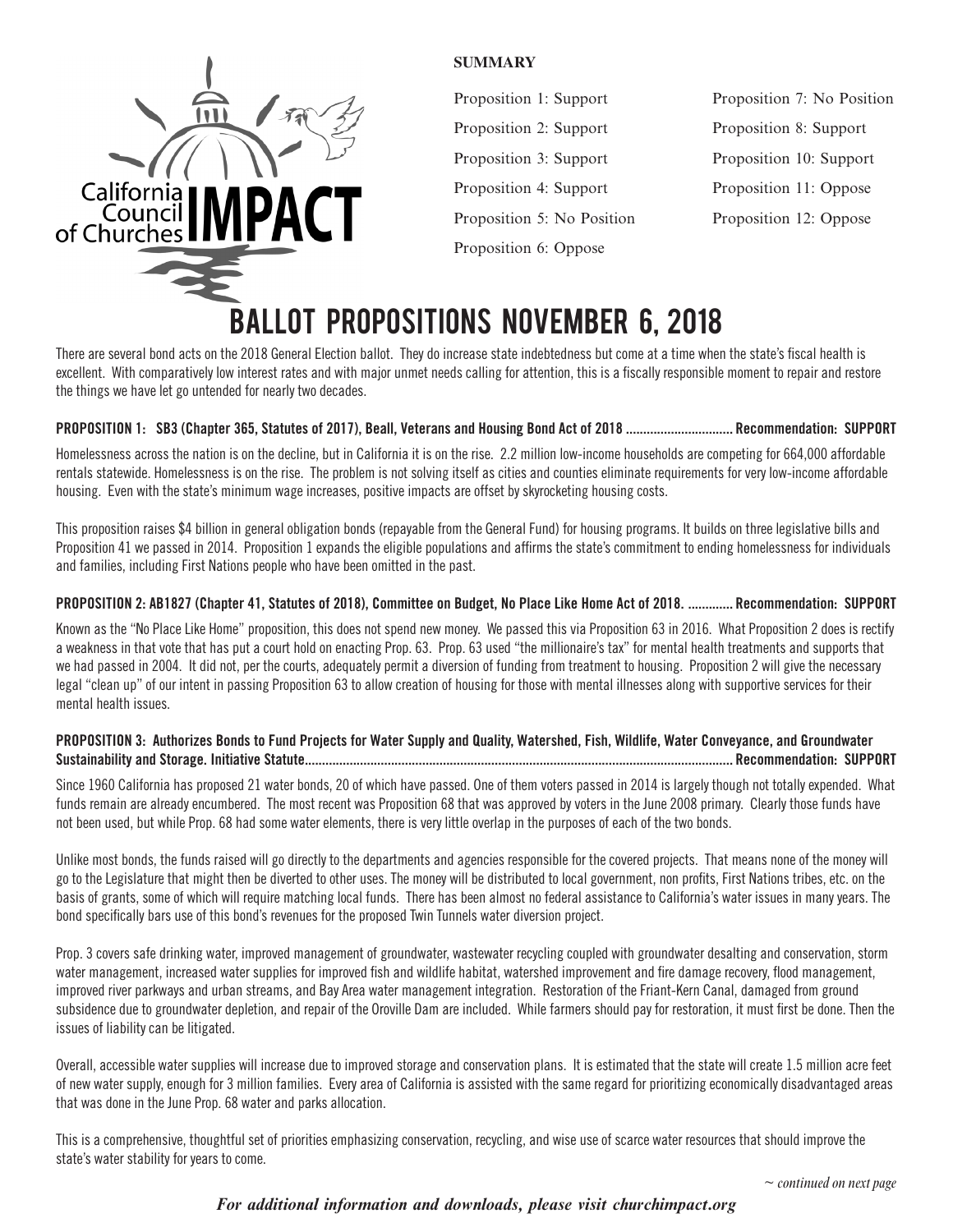# **Ballot Recommendations** *for the November 2018 Ballot Propositions*

| $\sim$ continued                                                         |                           |
|--------------------------------------------------------------------------|---------------------------|
| <b>PROPOSITION 4: Authorizes Bonds Funding Construction at Hospitals</b> |                           |
|                                                                          | . Recommendation: SUPPORT |

This measure will authorize \$1.5 billion in general obligation bonds to build, renovate, expand, and equip up-to-date non-profit and public hospitals that serve the health care needs of infants and children. The distribution is 72% to seven non-profit hospitals, 18% to five University of California general acute hospitals, and 10% to public and private hospitals that provide services to children eligible for California Children's Services.

Bond funding for bricks-and-mortar or durable equipment is a good investment. As technology expands in pediatrics, the children of California should have access to the highest standards of care. These bond funds will permit statewide access in most regions to that standard of care.

#### **PROPOSITION 5: Changes Requirements for Certain Property Owners to Transfer Their Property Tax Base to Replacement Property. Initiative Constitutional Amendment and Statute.................................................................................................................................Recommendation: No Position.**

Proposition 5 seeks to give tax reductions to people with disabilities and those over 55. In principle this is a good measure useful in a high priced housing market. California's existing property tax law from the 1978 Proposition 13 has kept those taxes quite low, especially for those with older homes in which they have resided for many years. But those buying today find the new taxes very high, pegged to the market value of far more expensive homes.

The problem comes when people need to move when they are older or disability strikes. These events tend to come with a reduction in income. The soaring home sale prices in the state make it harder for people to find smaller, handicapped –access-friendly or lower maintenance accommodations that aren't considerably more expensive with higher property taxes than they have been paying. That makes them "house rich" but "income poor". While people may sell their existing home for profit to buy a new one, the monthly outlay on new, higher taxes may be prohibitive. Eleven counties now give a tax reduction to people with disabilities or those over 55. This measure would direct all counties to honor that reduction so that people would be free to move.

Counties are concerned that this would reduce a critical tax base and do harm to their public school funding as well. There are reasons why that is accurate and reasons why that may not be true since old houses would be sold at market value, But the concern as expressed by the Legislative Analyst's Office (LAO) is for a \$1 billion loss to counties annually.

The problems with this measure lie in the deep confusion of poorly worded guidelines. Our IMPACT Board came to very different conclusions about what different section meant, and making clear there would be many unintended consequences likely. There are clauses that make it seem this break is renewable and others stating it is a one- time claim. It appears to be hereditable which is a serious flaw.

With these poorly-delineated guidelines and uncertain standards, IMPACT supports the principle but cannot recommend this proposition, no matter how good the intent.

**PROPOSITION 6: Eliminates Recently Enacted Road Repair and Transportation Funding by Repealing Revenues Dedicated for those Purposes. Requires any Measure to Enact Certain Vehicle Fuel Taxes and Vehicle Fees be Submitted to and Approved by the Electorate. Initiative Constitutional Amendment. ................................................................................................................................................................................. Recommendation: OPPOSE**

In 2017 the Legislature on a 2/3 constitutionally-mandated vote (bipartisan with one Republican), passed a tax increase on gasoline. The Road Repair and Accountability Act of 2017 (RRAA) raised the per gallon gasoline tax by \$.12 and by \$.20 for diesel. In the recent June 2018 primary election, voters passed Proposition 69 that requires all funds from this tax be spent exclusively on road and bridge repair.

This proposition is from opponents of that tax. If Proposition 6 passes, the RRAA would be repealed. RRAA is expected to generate \$52.4 billion between 2017 and 2027, all of which would go to repair general surface maintenance (pothole repair and surfacing), fund 1571 projects improving road safety, 554 projects repairing or replacing bridges and overpasses, 337 projects relieving traffic congestion, 453 projects upgrading public transportation operations and services, and 442 projects improving pedestrian safety. Total spending is expected to generate 68,000 new jobs and \$183 billion in economic investments based on high quality highways and road access, all of which would end.

There is no question that sales taxes such as RRAA are regressive. However, those organizations that advocate for the less well-off support the retention of the tax: Congress of California Seniors, NAACP, California League of United Latin American Citizens. The creation of jobs, the improvements for pedestrians and those using public transit are among the broad civic improvements that benefit even the poorest of our residents.

We find strong reasons to support continuation of the tax and to secure the benefits that will accrue. We have deferred this spending for nearly two decades. It must be done now.

**PROPOSITION 7: AB 807 (Chapter 60. Statues of 2018) Chu. Daylight saving time...........................................................Recommendation: No position.**

This proposition would direct the Legislature to decide, upon a two-thirds vote, whether or not to continue the state's transfer to and from Daylight Saving Time. The proposition projects permanent Daylight Saving Time year around. This proposition has no moral ground upon which to deliberate acceptance or rejection. It's a matter of personal or professional choice. Farmers don't like it. Recreationists do. While CCC IMPACT takes no position, we do urge you, regardless of outcome, to remember to change your smoke detector batteries at least once a year.

# *For additional information and downloads, please visit churchimpact.org*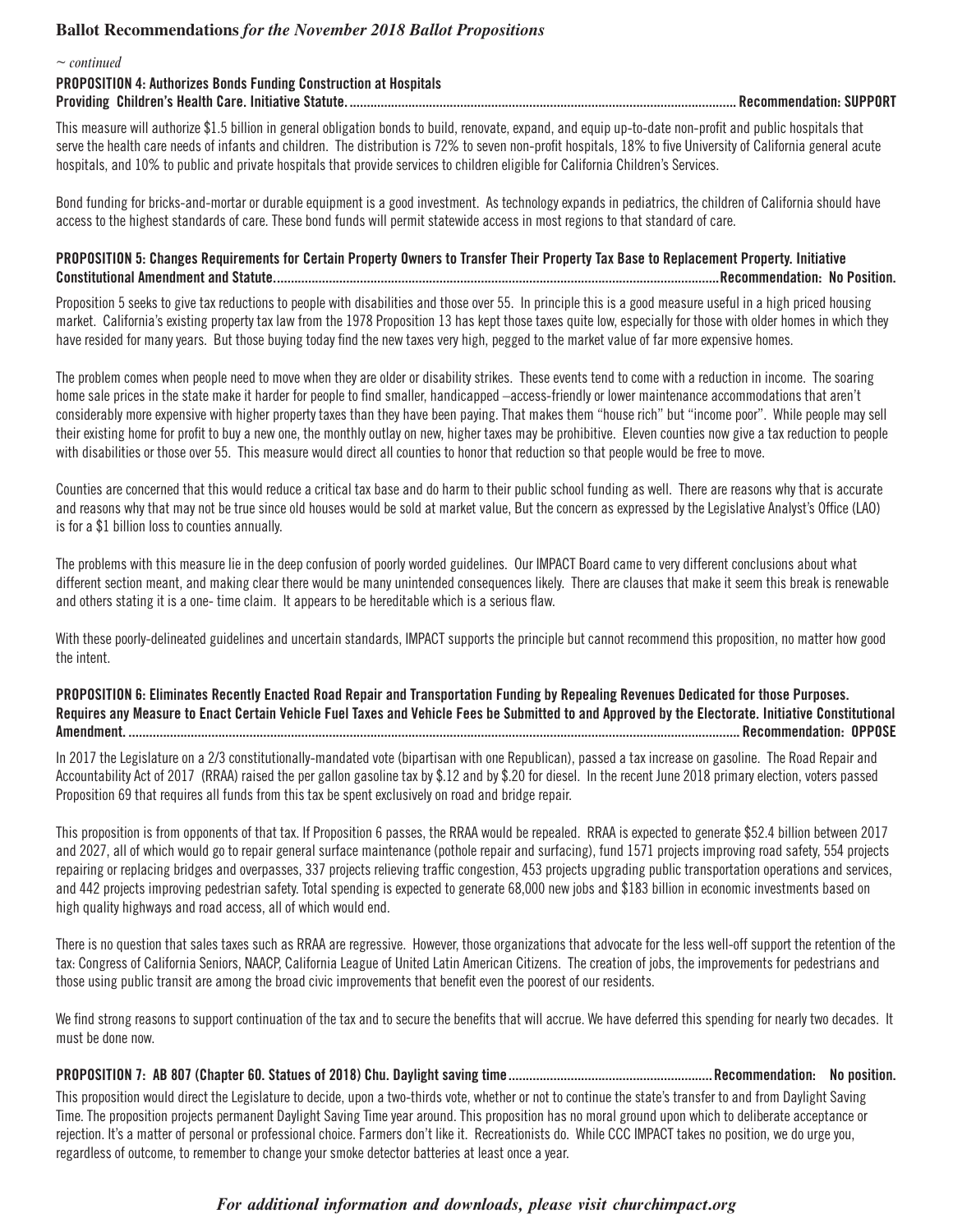#### **PROPOSITION 8: Authorizes State Regulation of Kidney Dialysis Clinics. Limits Charges for Patient Care. Initiative Statute. ...................................................................................................................................................................... Recommendation: SUPPORT**

Over 66,000 California residents receive dialysis treatments for kidney failure. Dialysis removes the blood impurities the kidneys no longer can filter, and access to regular dialysis care is essential. Missing even one appointment may create complications that can result in organ failure, even death. Most longterm treatment is done on a three-times weekly basis with the bulk of services provided through two for-profit companies.

These two firms have profits five times higher than cost of service charged by an average hospital. Those with private insurance are charged as much as \$150,000 per year which is a 350% charge over the actual costs. The Affordable Care Act (ACA) once regulated the percentages that could be charged but with those federal controls now largely removed, dialysis has become a particular cost burden. Private insurance, Medicare, Medicaid, and those without insurance at all are carrying the financial load.

This proposition requires dialysis charges be restricted to 115% of direct patient care costs, requires repayments to those overcharged whether private insurance providers or individuals, requires regular reporting on costs, charges, and revenues. Most important, it forbids discrimination against patients based on the source of their payment for care.

As we struggle with finding ways to keep health care both affordable and accessible, this proposition tackles both issues. The reimbursement level is consistent with the standards set by the ACA that worked for both providers and those paying the bills.. It is a reasonable solution to a growing crisis of unaffordable health care including for essential life-saving options.

#### **PROPOSITION 9: Division of California into Three States................................................Removed from ballot by order of the California Supreme Court.**

# **PROPOSITION 10: Expands Local Governments' Authority to Enact Rent Control on Residential Property.**

**Initiative Statute. ........................................................................................................................................................................ Recommendation: SUPPORT**

Proposition 10 is another approach to California's housing crisis. Although the state has 12 % of the nation's population, we have 22% of the nation's homeless. Rents for homes and apartments are skyrocketing by double digits in every sector of the state. Because home sale prices have also soared by 40% over the past year, more and more families now rent since saving down payments cannot keep up with the requirements. Sixteen percent of our population pays 50% or more for housing leaving little for other costs, nothing for savings.

The costs add to transportation nightmares with poorer air quality as people are living farther from their jobs in order to find more affordable housing. City workers– police, fire fighters, teachers–rarely live where they work.

This proposition would do two things. It would abolish the existing Costa-Hawkins law that outlawed rent control on buildings constructed after the late 1970s. Second, it would permit cities to create rent control laws that suited their populations. Proposition 10 in no way mandates rent control but does permit it.

There are and always have been negative impacts from rent control. Poor maintenance and upkeep have too often accompanied landlords' decisions to force people out to raise rents on new tenants. A slowdown in new construction that cannot charge the highest market rates is another. Some of that can be regulated and enforced for the good.

Other housing measures such as the propositions also on this ballot may help, but building affordable housing is slow, and it meets community resistance on siting. Subsidized housing doesn't always meet the needs of middle income working families who are not poor enough for subsidized housing, but not wealthy enough for market-rate housing.

Will this measure have some of the unintended consequences of poor sustainability? Probably. But because it is up to local jurisdictions and public policy that must have public input, we can learn from past errors how to do this better. With these reservations in mind, communities may make wiser decisions on rent control. It is clear we can no longer wait for other solutions. This is a good step for our working families.

#### **PROPOSITION 11: Requires Private-Sector Emergency Ambulance Employees to Remain on Call During Work Breaks. Changes Other Conditions of Employment. Initiative Statute. ................................................................................................................................................... Recommendation: OPPOSE**

Proposition 11 is proposed by the corporations that own private ambulance services as a way of thwarting a lawsuit on ambulance employee meal and break time. Public sector ambulance employees are now entitled by law to meal and other breaks without having to be on call. They are not paid for that time unless emergencies pull them into service, at which point they are paid overtime.

The ambulance companies do not wish to pay overtime or hire enough supplementary staff to be on call while others are eating or resting. They want straight time without penalties for intruding on relief time. This is a safety issue since the high stress of emergency responder work requires breaks and meal times in peace. Obviously circumstances can intrude, but this rationalizes unsafe work practices without penalty for the employer. While the bill offers training and mental and emotional health supports, it is not enough to offset the real harm that unrelieved daily stress would impose by making every emergency ambulance driver on call for the entirety of every shift.

# *For additional information and downloads, please visit churchimpact.org*